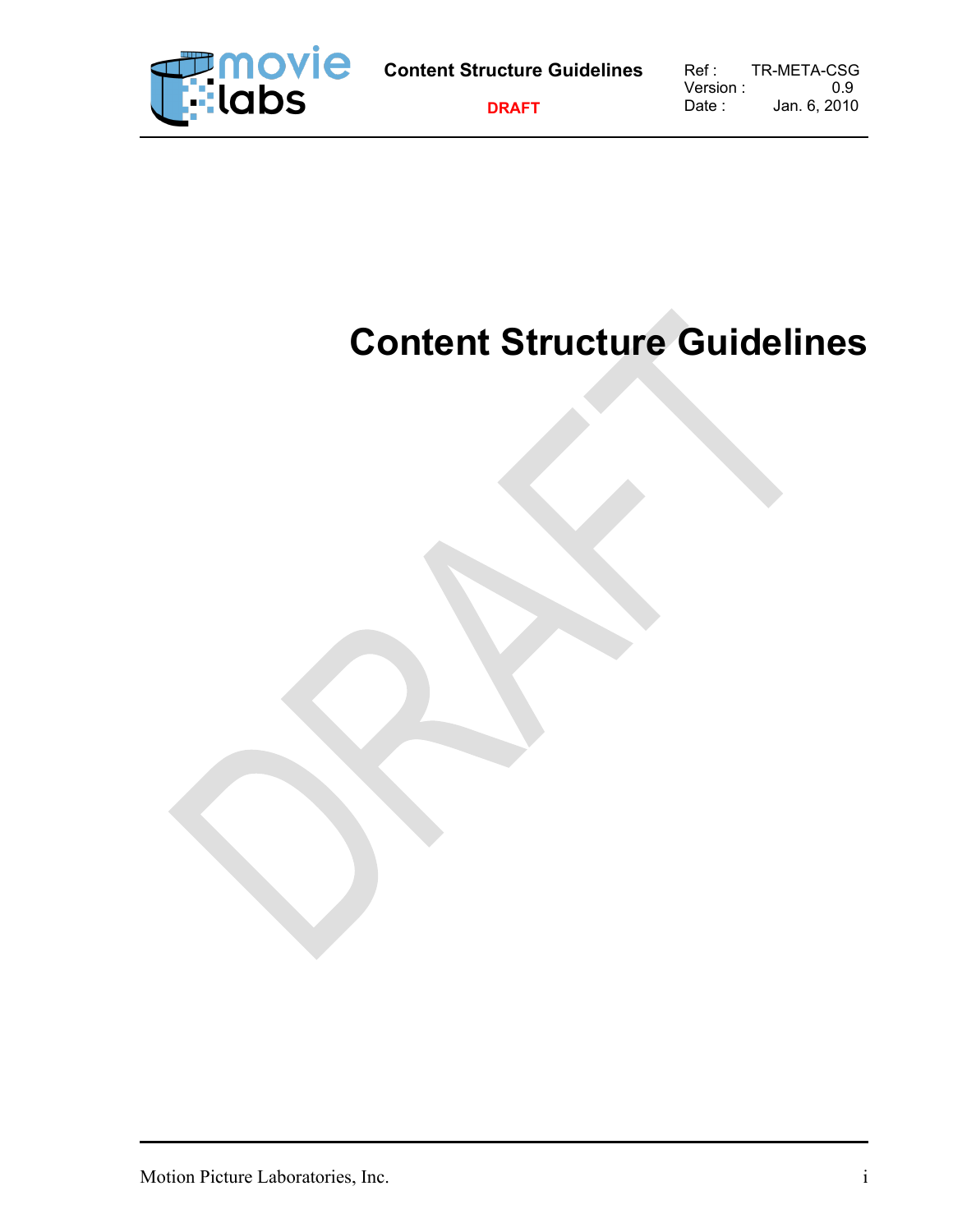

## **CONTENTS**

|                | Scope |  |    |
|----------------|-------|--|----|
|                | 1.1   |  |    |
|                | 1.2   |  |    |
|                | 1.3   |  |    |
| $2^{\circ}$    |       |  |    |
|                | 2.1   |  |    |
|                | 2.2   |  |    |
|                | 2.3   |  |    |
|                | 2.4   |  |    |
|                | 2.5   |  |    |
| 3 <sup>7</sup> |       |  |    |
|                | 3.1   |  |    |
|                | 3.1.1 |  |    |
|                | 3.1.2 |  |    |
|                | 3.1.3 |  |    |
|                | 3.2   |  |    |
|                | 3.3   |  |    |
| $\overline{4}$ |       |  |    |
|                | 4.1   |  |    |
|                | 4.2   |  |    |
|                | 4.3   |  |    |
|                | 4.4   |  |    |
| 5              |       |  |    |
|                | 5.1   |  |    |
|                | 5.1.1 |  |    |
|                | 5.2   |  |    |
|                | 5.2.1 |  | 14 |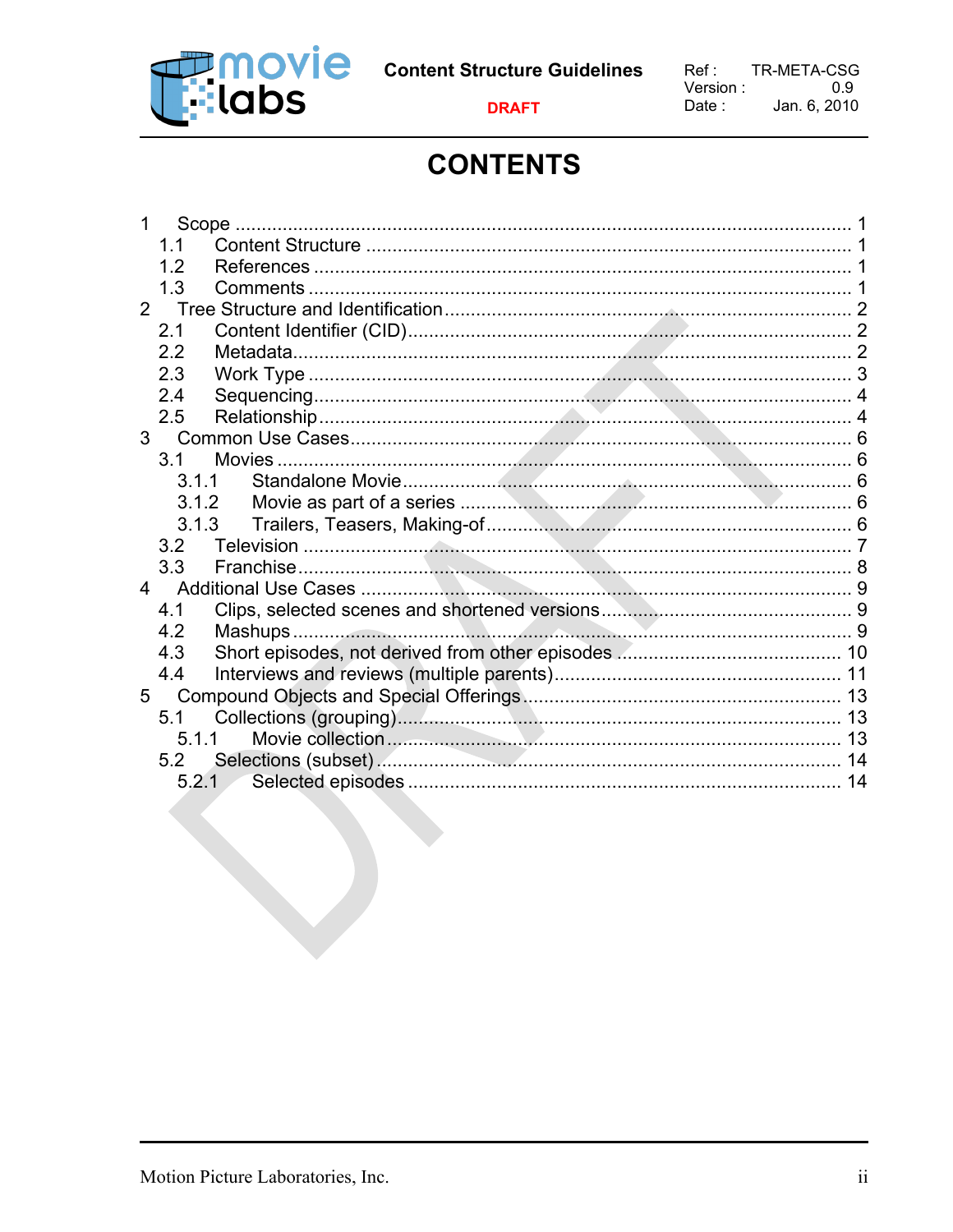| <b>Francie</b><br>Fridds | <b>Content Structure Guidelines</b> | Ref :<br>Version : - | TR-META-CSG<br>09 |
|--------------------------|-------------------------------------|----------------------|-------------------|
|                          | <b>DRAFT</b>                        | Date :               | Jan. 6. 2010      |

## **1 SCOPE**

Common Metadata [\(www.movielabs.com/md/md.html\)](http://www.movielabs.com/md/md.html) describes a means to express metadata for physical assets. As a general encoding scheme, it is not always obvious how to use some elements. This document serves as guide for encoding content structure within Common Metadata.

This document is in draft form awaiting feedback and requests for additional encoding use cases.

## **1.1 Content Structure**

Content generally has a natural structure, for example, TV episodes are part of seasons, seasons are part of shows; Movies stand alone, or might be part of a series; and music might be a single, or part of an album. Two works are the same except for a particular aspect (e.g., colorized video). Internet distribution has expended types to include webisodes, clips, mashups and other extractions or compilations.



The Content Structure defined for Common Metadata is designed to accommodate various structures for content. The structure itself includes is designed to be general, which means there are some abstractions that are not immediately obvious or intuitive. However, common cases are easy to define and complex cases are possible to define.

The structure itself is defined in Common Metadata. This document describes how to use the structure for encoding common structures, and some not-so-common structures.

## **1.2 References**

This document assumes knowledge of:

[MLCM] *MovieLabs' Common Metadata*, TR-META-CM and associated materials found here [www.movielabs.com/md/md.html.](http://www.movielabs.com/md/md.html)

#### **1.3 Comments**

Please send comments to metadata@movielabs.com.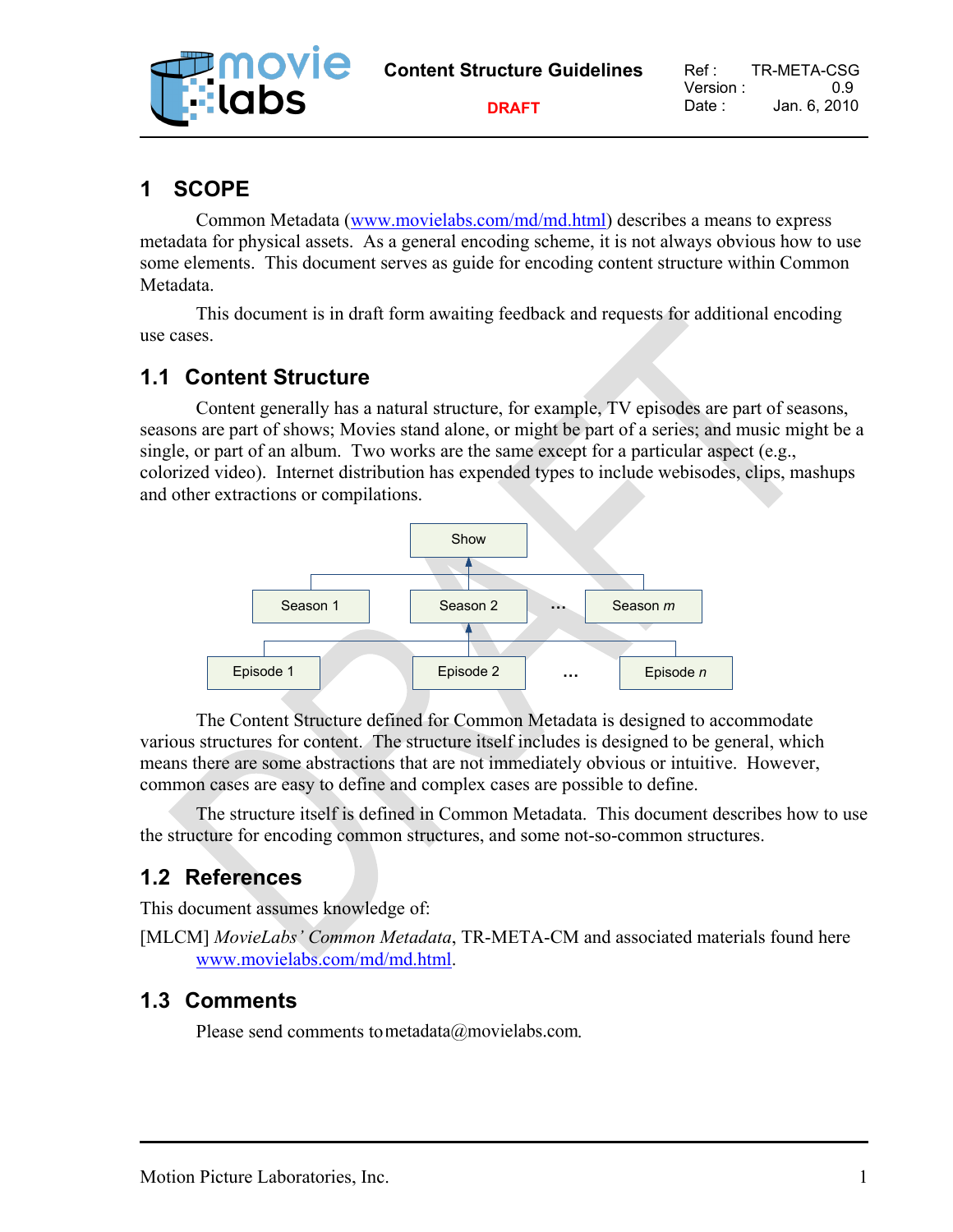

## **2 TREE STRUCTURE AND IDENTIFICATION**

We discuss metadata in the context of diagrams like the following:



Each box (node<sup>[1](#page-3-0)</sup>) on the diagram represents a definable entity that can be uniquely identified and described with metadata. As the same node may appear in different contexts, it is important that a unique identifier be defined.

## **2.1 Content Identifier (CID)**

For lack of a better term, we called these nodes 'content' and they are identified by a 'Content Identifier' or 'CID'. *Throughout this document, unless otherwise noted, each node has a CID.* 

A CID is a string defined in such as way as to be globally unique. It may use a standard identifier, such as ISAN, or it might use an organization-specific identifier.

It is the responsibility of the Publisher to create a CID for each node that is globally unique.

Note that some CIDs identify content that has media associated with it (audio, video, games, etc.), while others refer to collections of media.

## **2.2 Metadata**

Each node has metadata. The metadata in question is defined as Basic Metadata in *Common Metadata*. Regardless of where it is on the tree, certain common elements exist, such as title and summary. Some metadata, such as Release Date, applies only for content with media associated, so not all elements are populated at all levels.

Included in the metadata is the reference to other nodes in the content structure. For example, an episode will reference a season. These relationships are encoded in the "Parent" element. Details on usage are described in the following sections.

<span id="page-3-0"></span> $<sup>1</sup>$  Note we are using graph/tree terminology: node, parent, child, leaf, edge, etc.</sup>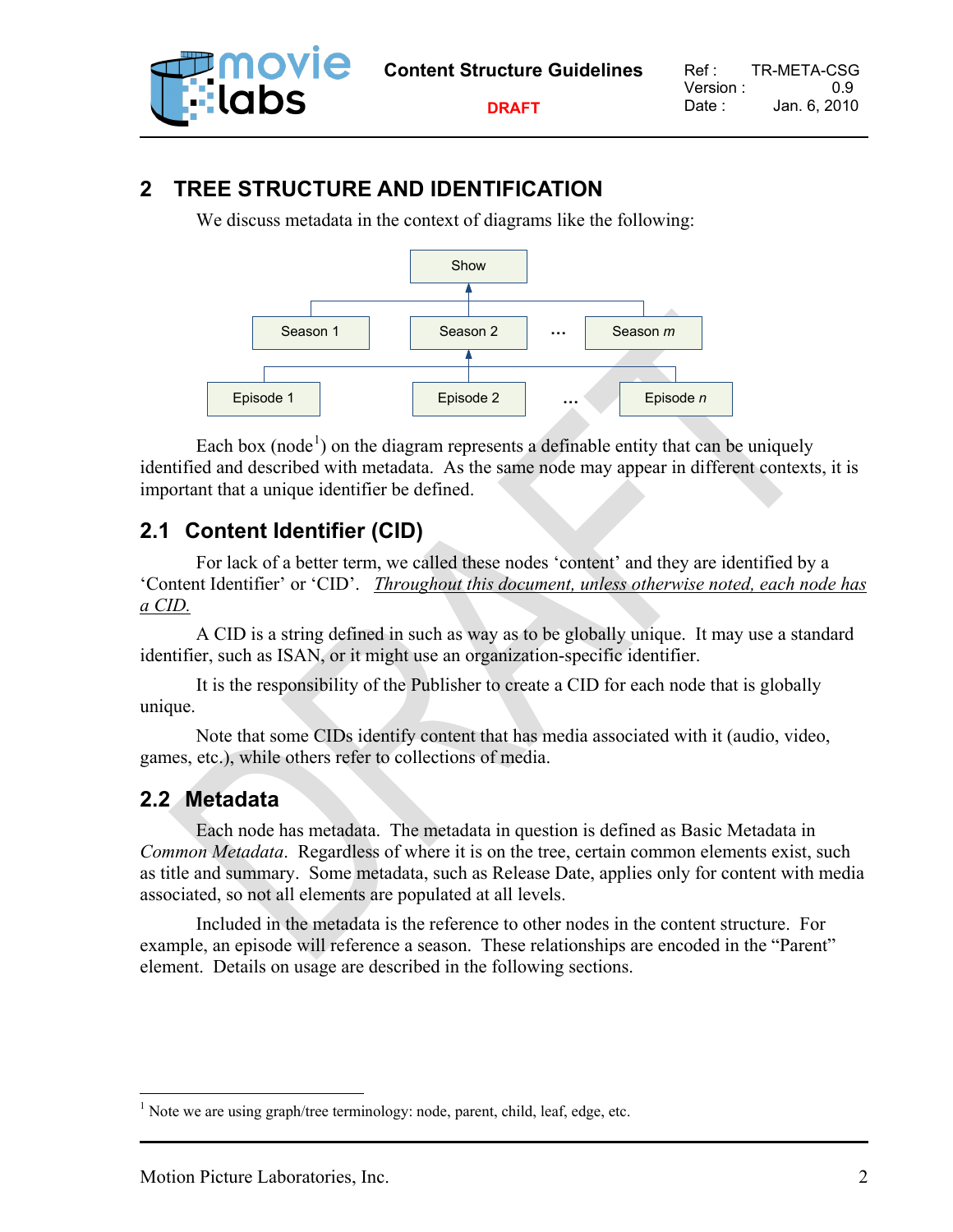| <b>Expression Section</b><br>Explorer | <b>Content Structure Guidelines</b> | Ref :<br>Version : | TR-META-CSG<br>() 9 |
|---------------------------------------|-------------------------------------|--------------------|---------------------|
|                                       | <b>DRAFT</b>                        | Date : :           | Jan. 6. 2010        |

## **2.3 Work Type**

Work Type shall be enumerated to one of the following (categories are to support the definition, but are not included in the enumeration). The following are allowed WorkType values (from Metadata Specification).

Music related:

- 'Album' A collection of songs
- 'Song'
- 'Music Video' Music Video, not 'Performance'
- 'Ring Tone'
- 'Other Music'

Film related:

- 'Feature Film' A full length movie.
- 'Short' a film of length shorter than would be considered a feature film.
- 'Long-Form Non-Feature' other works, for example, a documentary.

TV, web and mobile related:

- 'Series' a show that might span one or more seasons or might be a miniseries.
- 'Season' a season of a Series. It will contain one more episodes.
- 'Episode' an episodes of a season or miniseries. A pilot is also an episode. If episode is a 'webisode', 'mobisode' or other specialized sequence, it should be noted in Keywords.
- 'Non-episodic Show' TV or other show that is non-episodic; for example, TV Movies, sports and news.
- 'Promotion' promotional material associated with media. This includes teasers, trailers, electronic press kits and other materials. Promotion is a special case of 'Ad'.
- 'Ad' any form of advertisement including TV commercials, informercials, public service announcements and promotions not covered by 'Promotion'. This does not include movie trailers and teasers even though they might be aired as a TV commercial.

Other:

- 'Excerpt' An asset that consists primarily of portion or portions of another work or works; for example, something having the 'isclipof' or 'iscompositeof' relationship.
- 'Supplemental' Material designed to supplement another work. For example, and extra associated with a Movie for a DVD.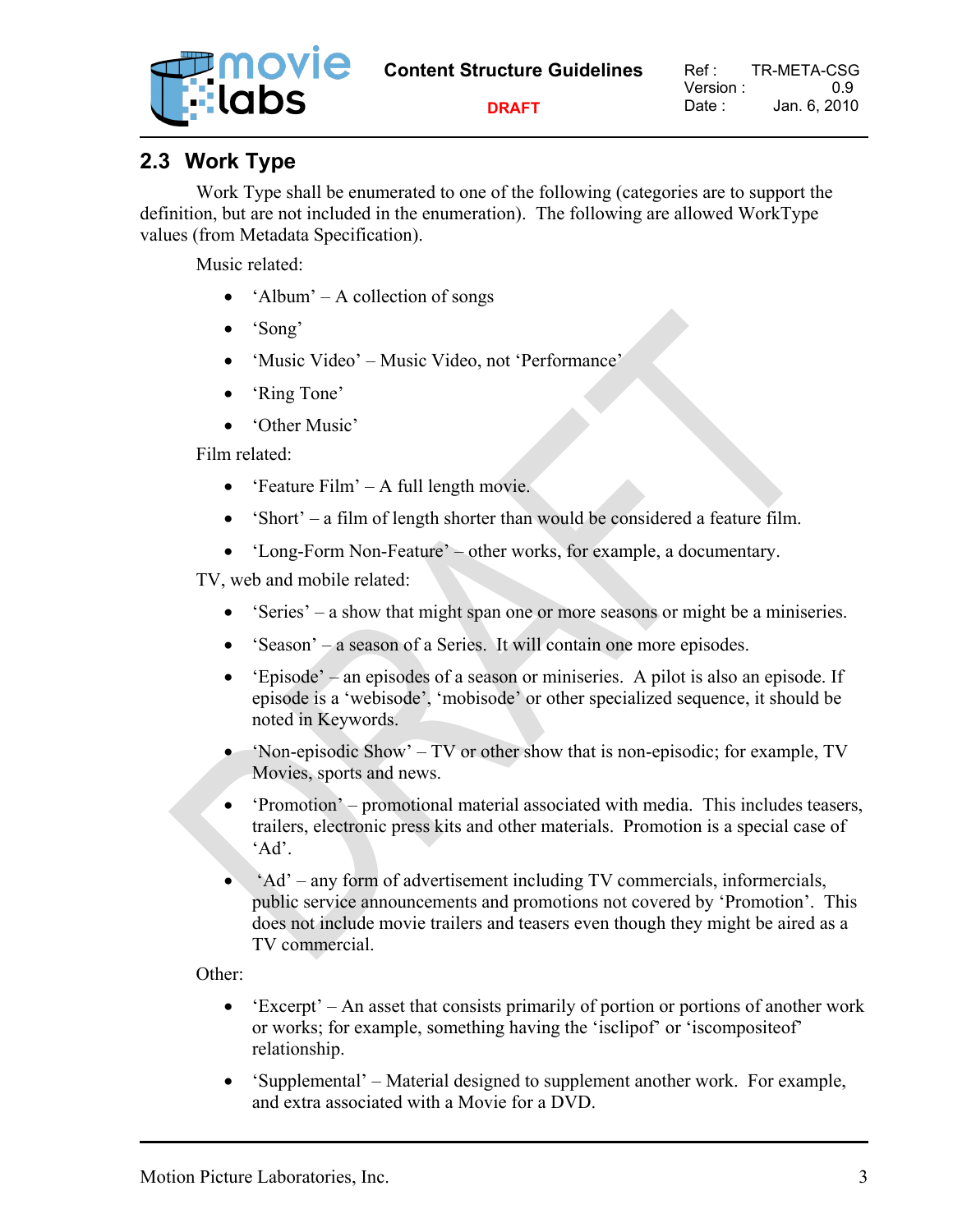

- 'Collection' A collection of assets not falling into another category. For example, a collection of movies.
- 'Franchise' A collection or combination of other types, for example, a franchise might include multiple TV shows, or TV shows and movies.

Although there is some overlap with Genre, Work Type is not language or culturally specific. Although terms may overlap, the usage does not. For example, the Work Type of 'Sport' refers to the capture of a sporting event, where a documentary on sport would have the 'Non-episodic Show" work type.

## **2.4 Sequencing**

Some nodes such as episodes and seasons are inherently sequenced. Sometimes, an asset, such as movie will have no sequence, but a sequel is later made and then it becomes part of the sequence. Some sequences are ordered (seasons, episodes, many movies) and some are not (most typically documentaries).

The SequenceInfo element allows definition of the sequence. WorkType defines the context of the sequencing (e.g., season, episode, etc.).

Typically, sequenced assets will have parent objects.

## **2.5 Relationship**

When a node has a parent, it must define the relationship to that parent. These are expressed in the relationshipType attribute that allows the following enumerations (from Metadata Specification):

- $\bullet$  ' isclipof' The asset is a subset of the larger body that is a contiguous subset of the parent. It may include unique small amounts of pre- and post-material such as new titles and credits. A typical example is a clip extracted from a larger video.
- $\bullet$  'isepisode of  $\bullet$  The asset is an instance of an ordered sequence (i.e., an episode)
- "isseasonof" The asset is a season and the parent is a show
- 'ispart of  $\overline{ }$  The asset is one complete segment of a larger body not covered by other definitions here. This may include a movie that is part of a series of movies. A song will be part of an album.
- 'isderivedfrom'—The asset is a modification of the parent work. Some examples include a colorized version derived from a B&W version, and an edit such as a "Director's Cut" or "Unrated Edition".
- 'iscomposite of  $-$  Asset includes a subset of the parent, such as may be found in a mashup. This contrasts a clip which is a proper subset otherwise unmodified.
- 'issupplement to' is supplemental material. For example, outtakes and makings-of would be supplements.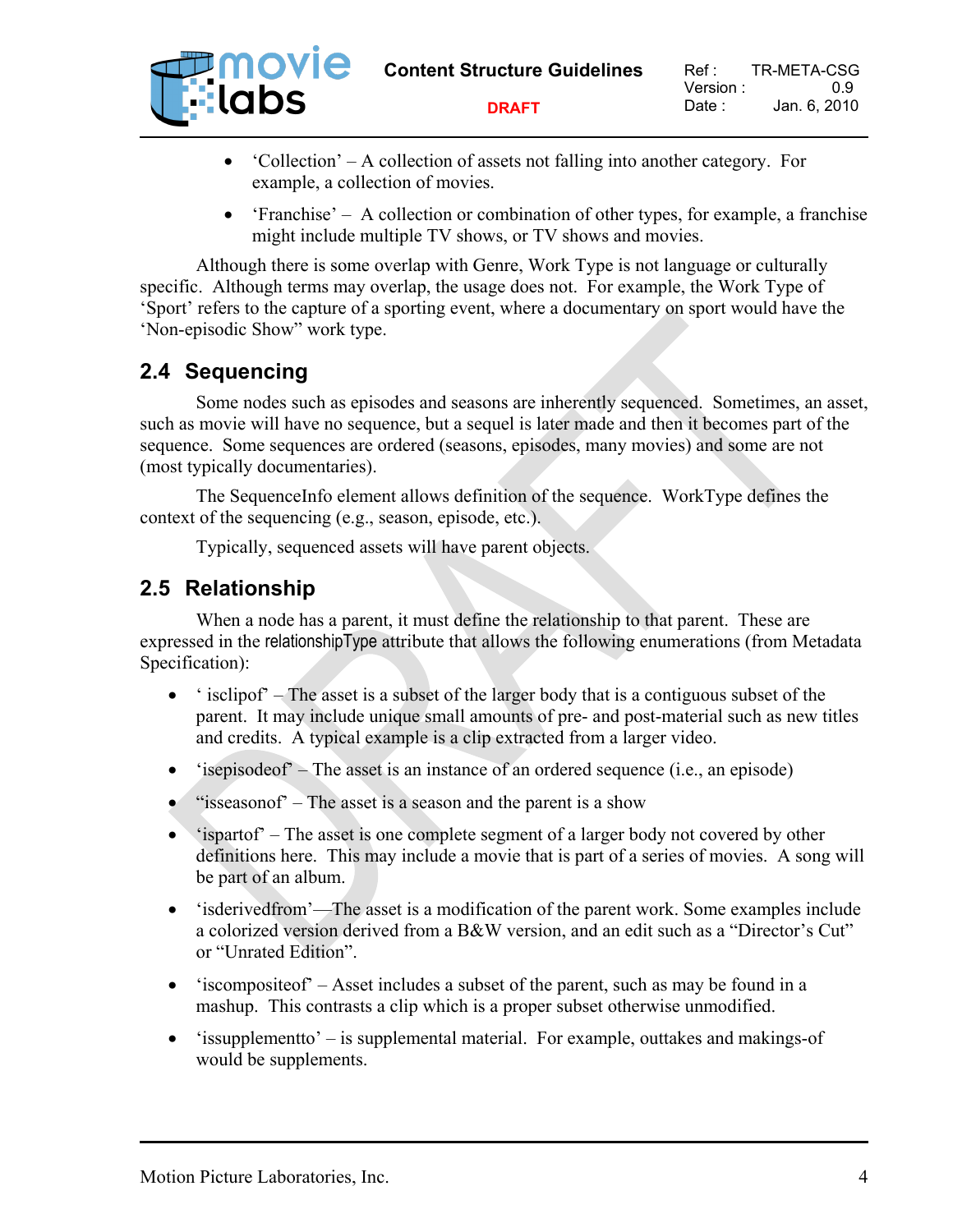

• 'ispromotionfor' – is promotional material, such as a trailer. This is used when the child object has a work type of 'Promotion' and it is a promotion for the parent object.

These are not always immediately intuitive, but in with the guidelines in this document, they should be easy to use. Those encoding or interpreting metadata will find them relatively straightforward.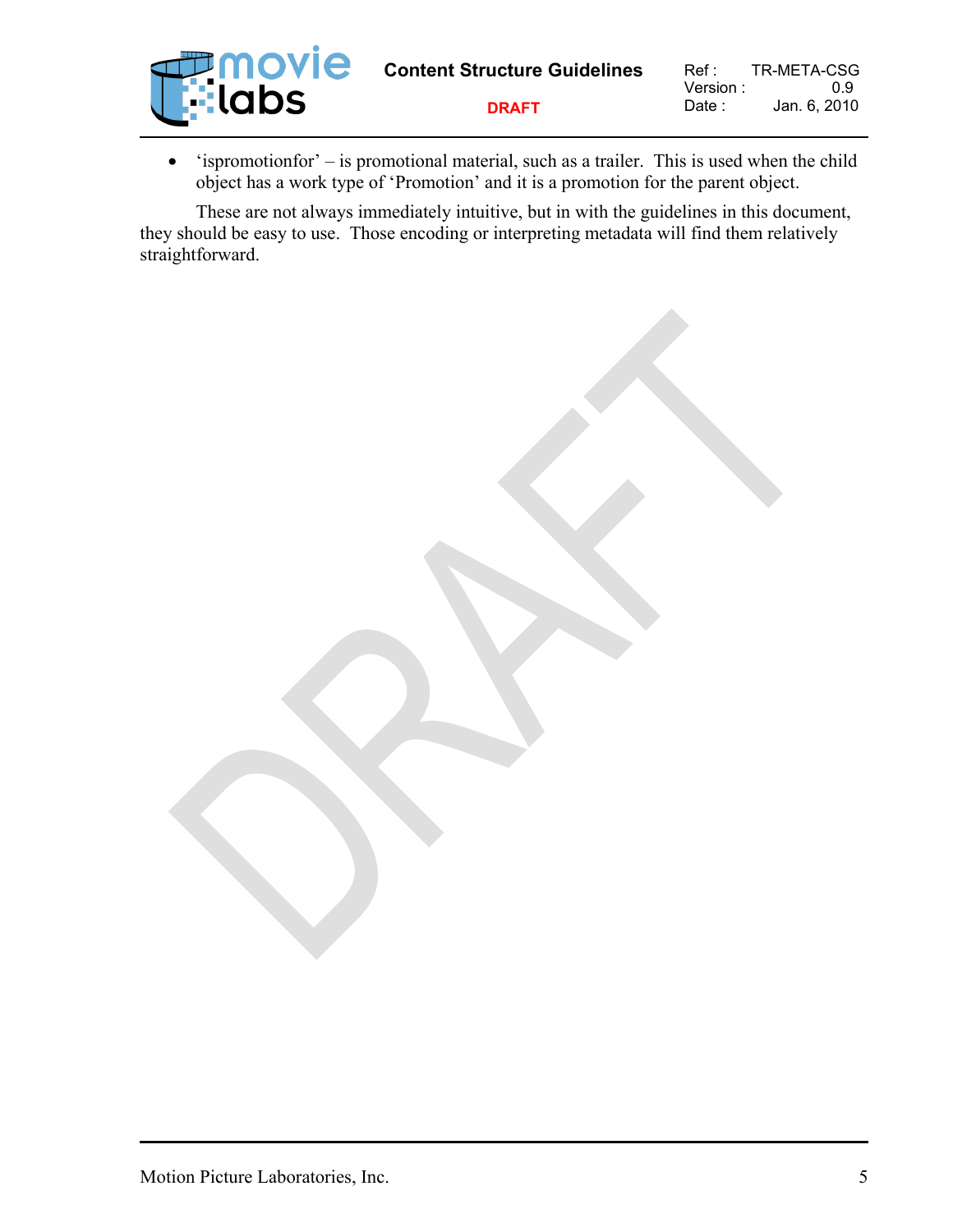

**DRAFT**

## **3 COMMON USE CASES**

This section describes how common use cases (i.e., most assets) will be encoded.

#### **3.1 Movies**

#### **3.1.1 Standalone Movie**

The simplest case is a single movie:

Movie I

It is not connected to other nodes, so it has no "Parent" element. In this case, the SequenceInfo element would not be present. If the movie later becomes part of a series, SequenceInfo can be added later with a metadata update.

Depending on the work itself, WorkType could be "Feature Film", "Short", or "Long-Form Non-Feature".

#### **3.1.2 Movie as part of a series**

Frequently, movies have sequels and therefore are part of a series. The Publisher must create a node for the series, shown here as "Movie Series". The WorkType for the Movie Series is 'Collection".

Each Movie references the Movie Series in the Parent element with relationshipType of 'ispartof'. If the order is relevant, SequenceInfo may be included to indicate where in the work is ordered. SequenceInfo contains the ordinality of the item in Number.



#### **3.1.3 Trailers, Teasers, Making-of**

Most movies have various forms of associated advertisements. From a metadata standpoint, each movie node has WorkType of "Promotion" (not "Advert"). These nodes reference the Movie or Movie Series through the Parent relationshipType of 'ispromotionfor'. A making-of has a relationship of 'issupplementto', but the WorkType is "Supplemental".

The following is an example comparable to a DVD or Blu-ray. There is a Movie, a trailer, a teaser and a Making-of extra.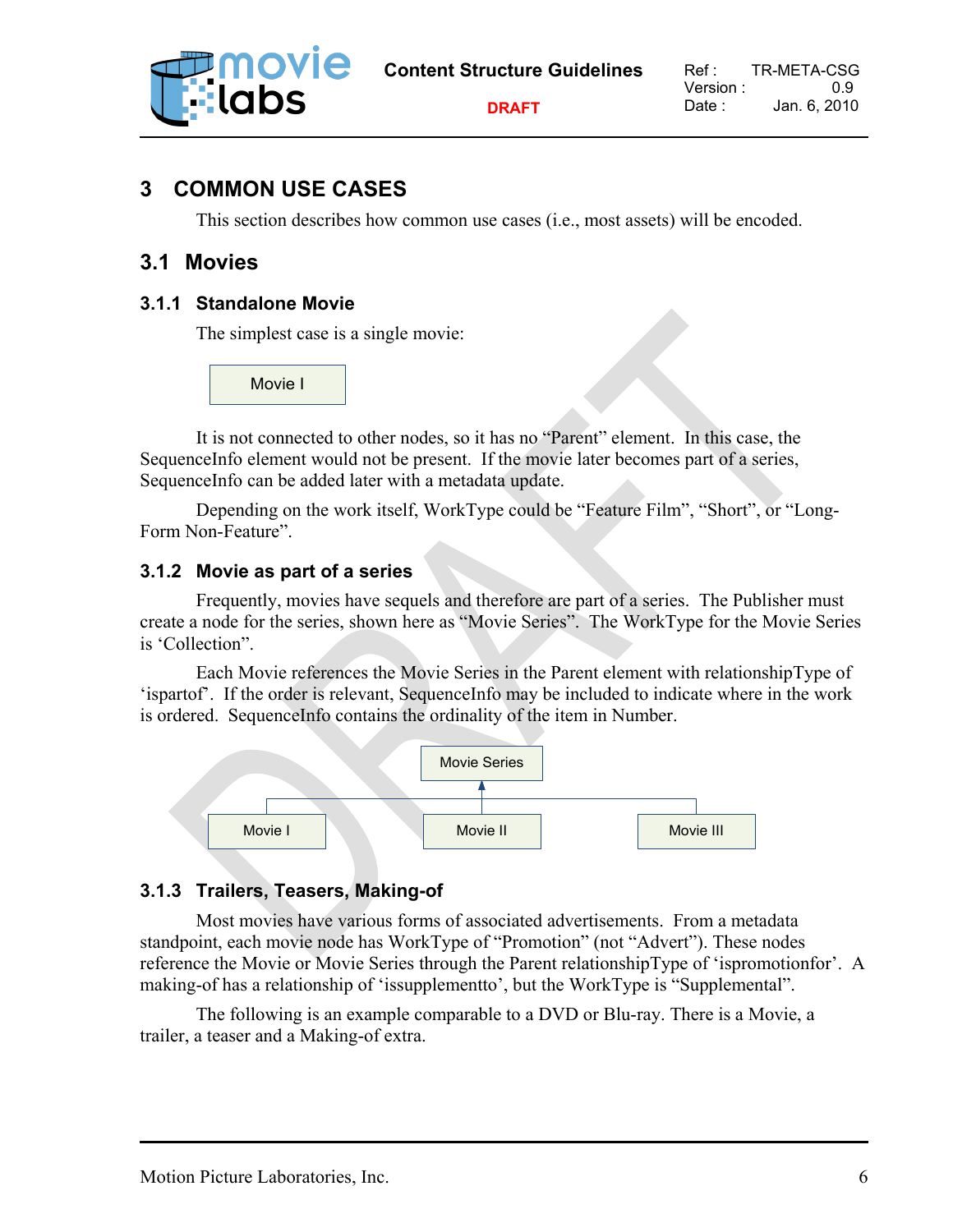

In the following example, Movie 2 has a Trailer and a Teaser. There is also a Series Trailer and a Making-of documentary



## **3.2 Television**

Television is relatively hard-coded into the metadata structure. In particular, the relationshipType's of 'isepisodeof' and 'isseasonof' makes it straightforward to define a typical show. WorkType is "Series", "Season", "Episode" or "Non-episodic Show". A non-episodic show might, for example, be a series documentary where order is irrelevant. It is still legal to encode Sequence in non-episodic material to retain HouseSequence.

In the following illustration, each box (the Show, each Season and each Episode) has a unique CID. Episodes referencing seasons use the relationshipType 'isepisodeof' and seasons use the relationshipType of 'isseasonof' to reference shows.

Within the SequenceInfo element, the Number element is the airing number. HouseSequence element contains a Producer-internal sequence number.



Within the SequenceInfo element, episodes are sequenced using Sequenceinfo.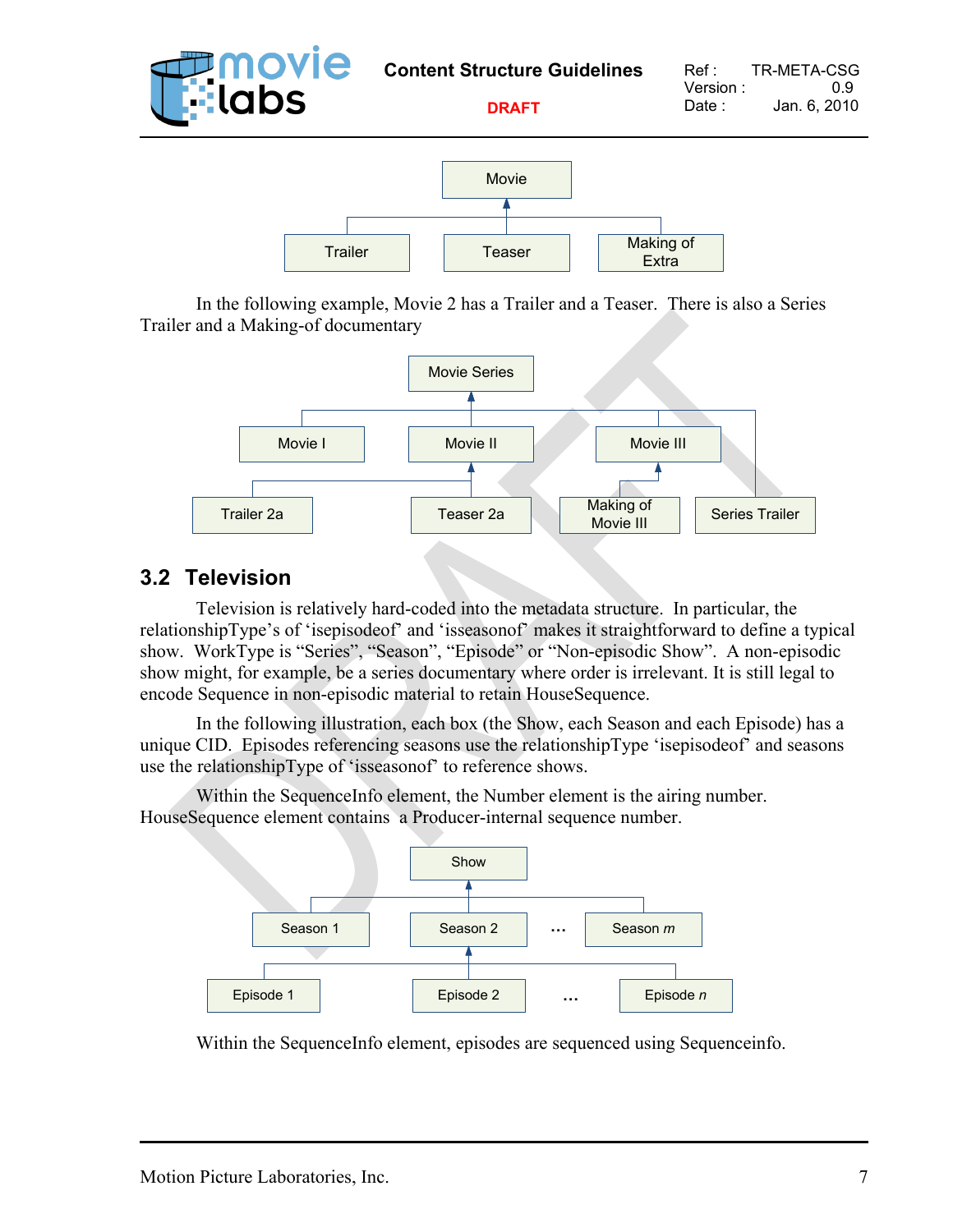| <b>Filmovie</b><br>E::labs | <b>Content Structure Guidelines</b> | Ref :               | TR-META-CSG         |
|----------------------------|-------------------------------------|---------------------|---------------------|
|                            | <b>DRAFT</b>                        | Version :<br>Date : | -09<br>Jan. 6. 2010 |

## **3.3 Franchise**

A *franchise* is a collection of multiple shows, movie series, or combinations. Without stating specific examples<sup>[2](#page-9-0)</sup>, there are numerous cases where a theme is sufficiently popular that multiple moves are made, one or more TV series are made (perhaps live and animated), and perhaps games are produced.

Franchises are not specifically encoded as such, but are a use case that must be handled by the metadata structure. The following illustrates a franchise with a series of movies and two TV shows. Note that this is not fully enumerated, but the full content tree with all nodes would be too large to illustrate.



Everything for the movies and shows are encoded as exactly as described above, but with the addition of Parent elements for "Movie Series", "Show A and "Show B; and if desired, SequenceInfo elements to show the order of "Show A" and "Show B". "Movie Series", "Show A" and "Show B" include "Franchise" as the Parent, with relationshipType of 'ispartof".

The WorkType for Franchise is "Franchise".

<span id="page-9-0"></span><sup>&</sup>lt;sup>2</sup> Let's say hypothetically, there was a science fiction body of work that started with a television show, but later grew to include multiple movies, follow-on TV shows, books games, music compilations CDs, etc. Graphic novels sometimes spawn franchises.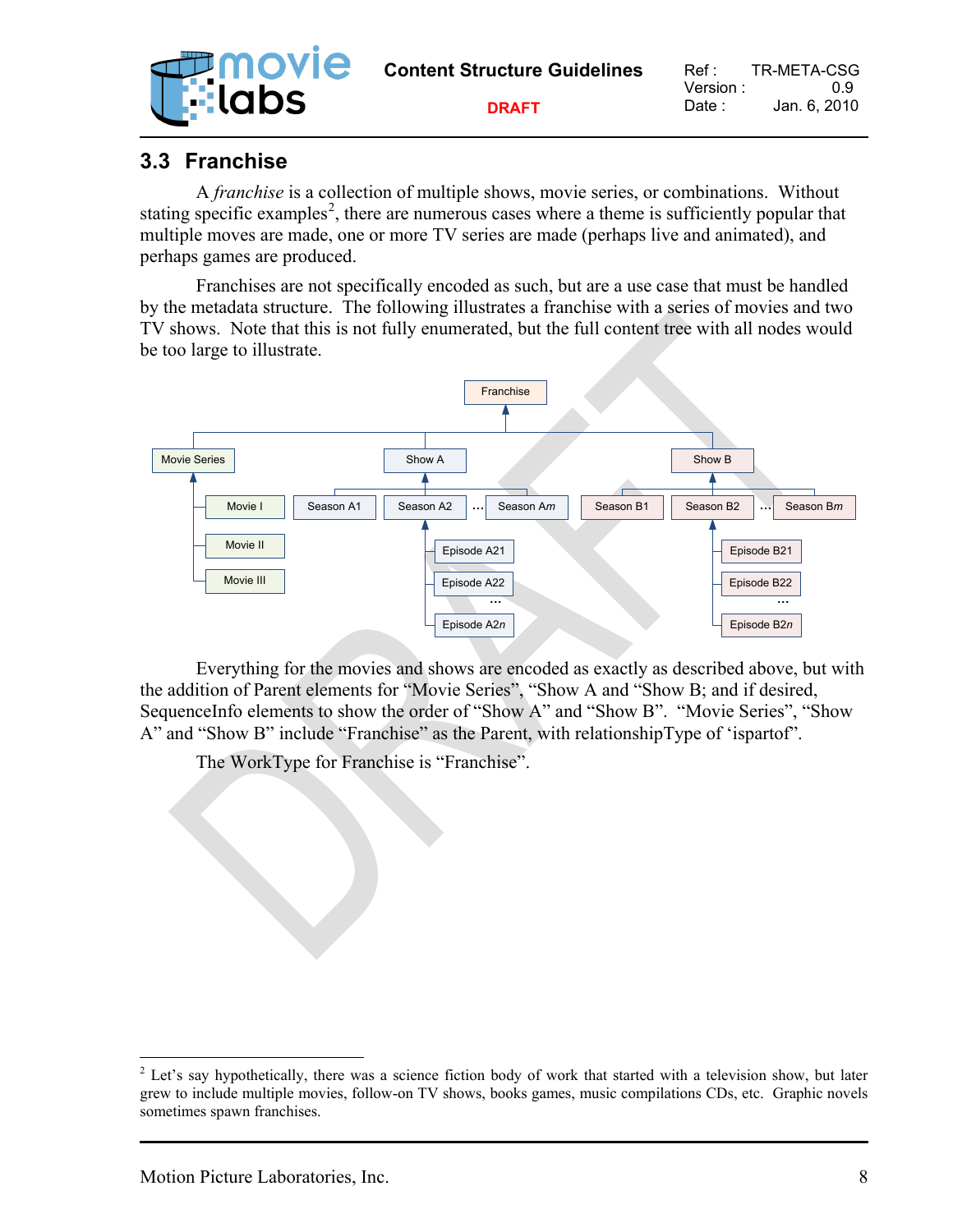

#### **DRAFT**

## **4 ADDITIONAL USE CASES**

## **4.1 Clips, selected scenes and shortened versions**

These are all subsets of the parent work. The following illustrates an entity "Selected Scenes" that are portion of Episode 1. "Selected Scenes" would reference Episode 1 with the relationshipType of "iscompositeof". It would have a WorkType of 'Excerpt".



Some shows have derived works such as webisodes (in this context shortened versions of the original). The following structure maintains this linkage:



#### **4.2 Mashups**

Mashups are collections from more than one source. Audio and video might be from different sources. From the metadata standpoint, it is desired to indicate the original works.

This is structured similarly to clips, selected scenes and shortened versions, except that there are multiple parents. In the following example, "mashup" has four parents. Each one is referenced with the relationshipType of 'iscompositeof'. The mashup asset has a WorkType of "Excerpt".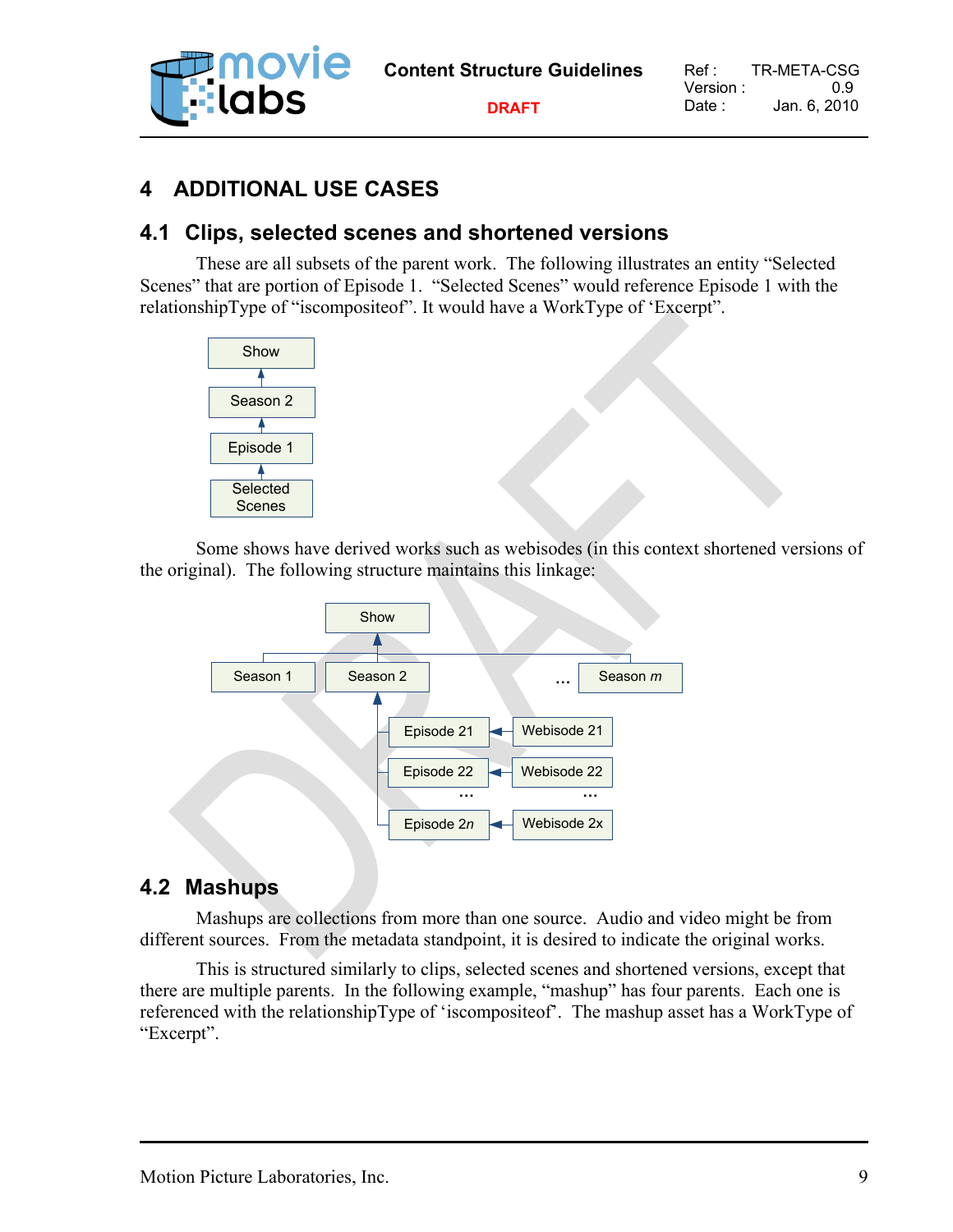

## **4.3 Short episodes, not derived from other episodes**

In an earlier section webisodes were discussed as excerpts. Alternatively, webisodes, mobisodes and like can be generated as original material. The metadata structure depends on the intent of the asset, and two potential models are presented here as examples.

Note that the User Interface would typically follow the structure of the metadata, so the structure should reflect the intent of the publisher with respect to how the assets are presented to the consumer. This could be used to accommodate esthetic, marketing or other concerns relating to presentation.

In the first example, the webisodes are tied loosely to the season but are actually independent:



The next example integrates the webisodes into the season.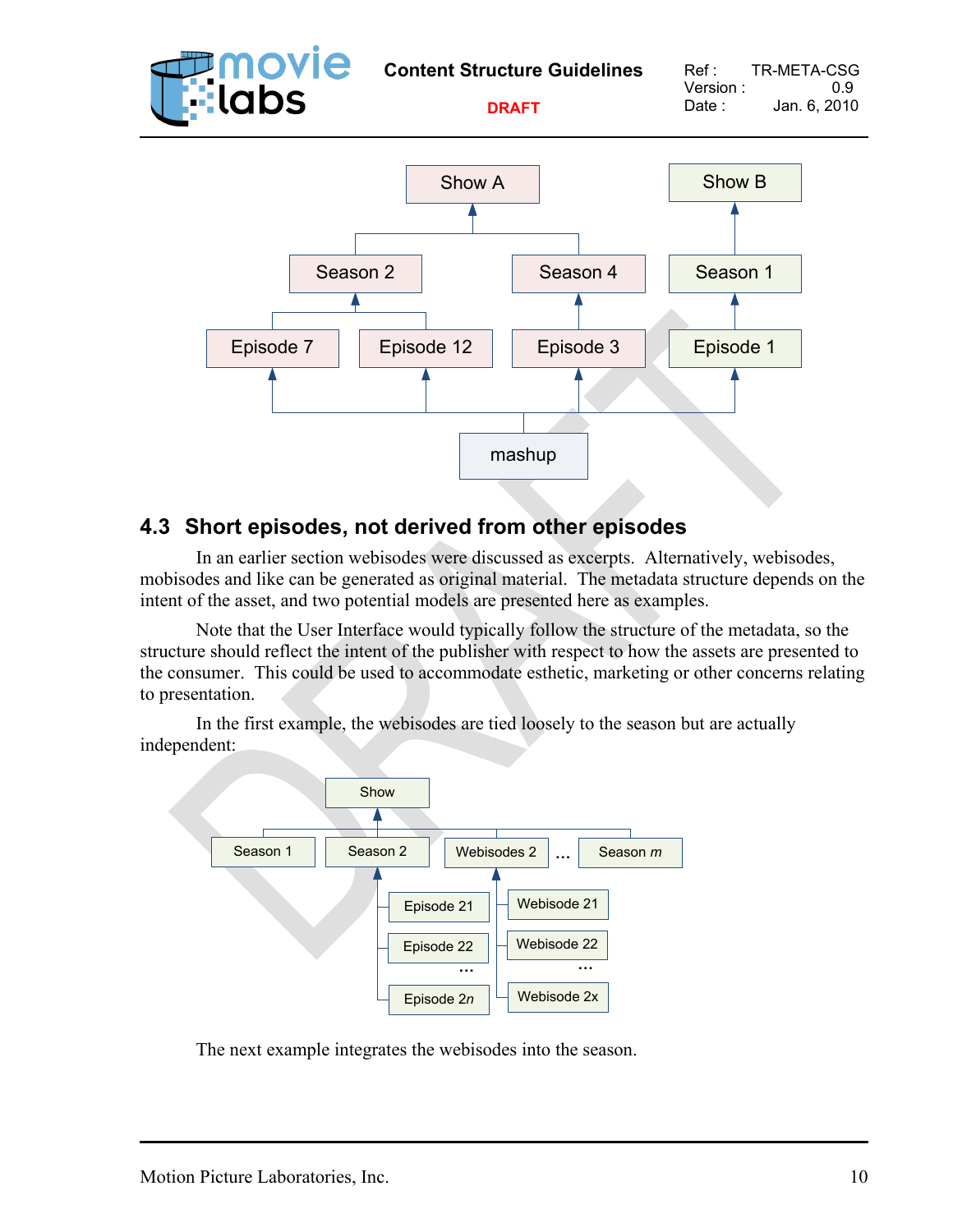

A third alternative, not illustrated, interleaves webisodes and episodes. This is not recommended because it is not accommodated in the metadata sequence numbering system.

## **4.4 Interviews and reviews (multiple parents)**

This assumes a video containing a review of a show. For example, it might be an interview of a lead actor on a late night show.

In the following example there is a show "Late Night Show" with an episode of that show "Late Night Episode". As discussed under Television, the Late Night Episode refers to "Late Night Show" it its Parent element with the 'isepisodeof' relationshipType attribute.

"Interview of Movie II Actor" is a portion of "Late Night Episode", and references it with a Parent element and a relationshipType of 'isclipof' and the WorkType is "Excerpt".

The interview may have a second Parent element referencing "Movie II" with relationshipType attribute of 'isclipof'. The fact that there is some overlap is inconsequential.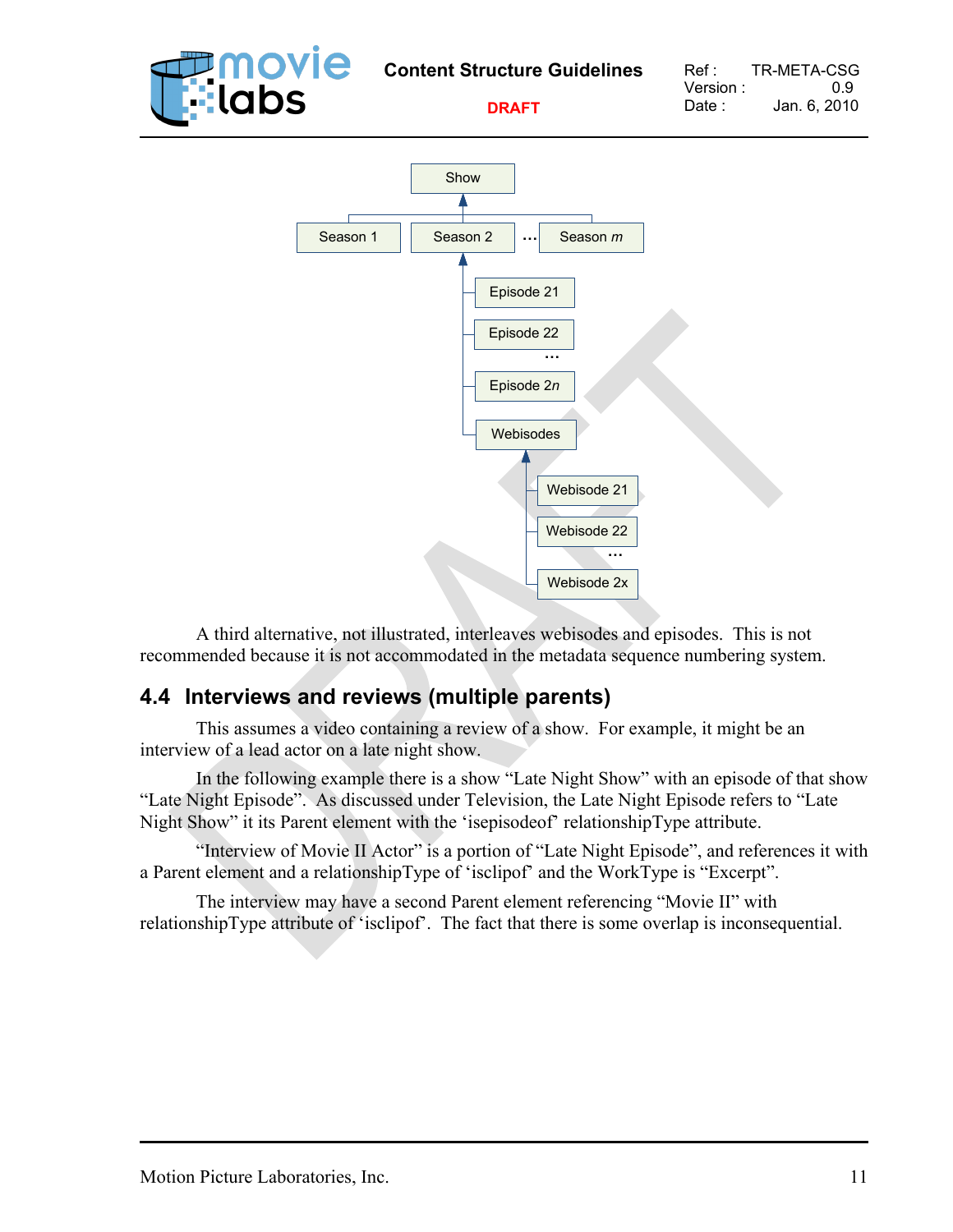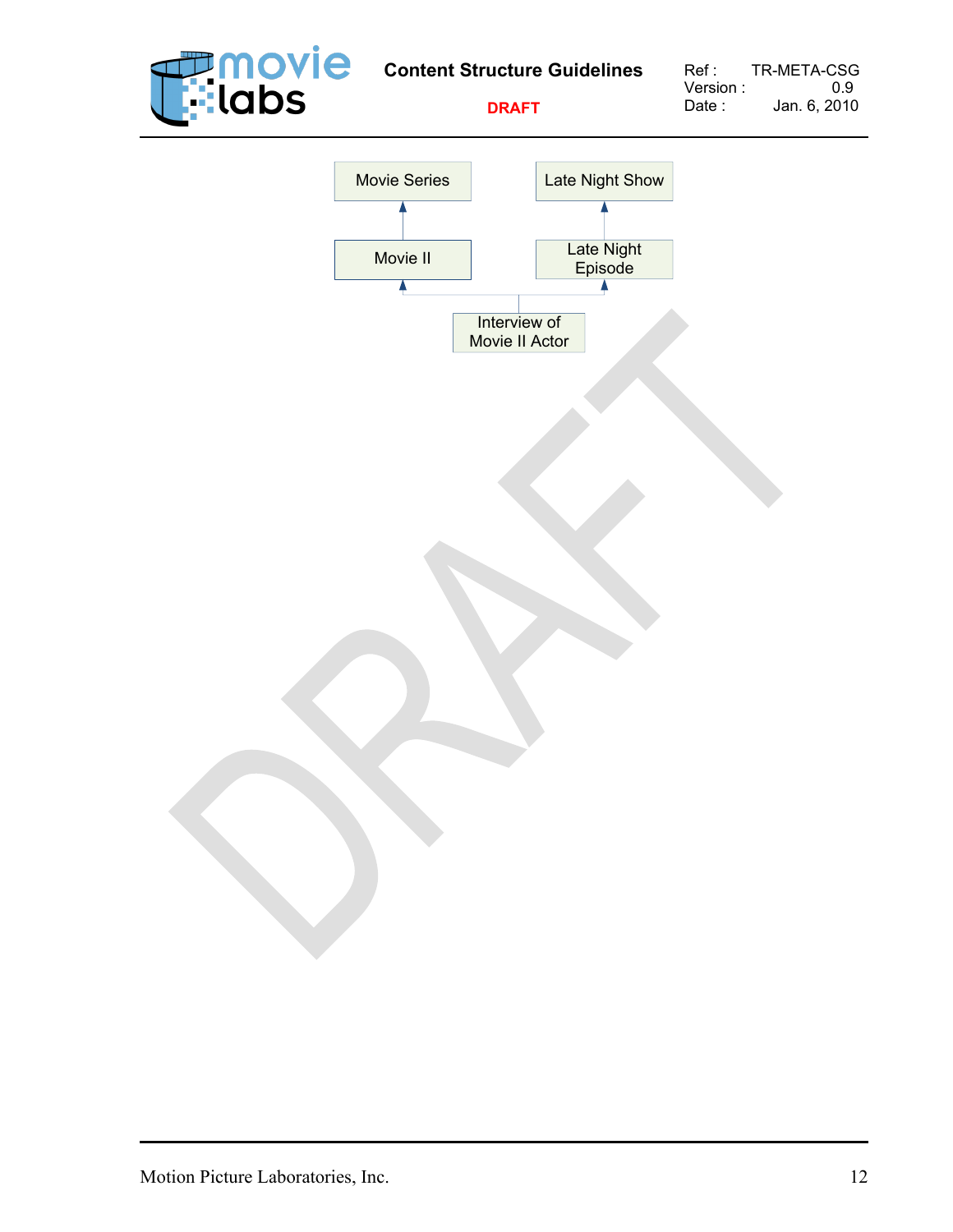

**DRAFT**

## **5 COMPOUND OBJECTS AND SPECIAL OFFERINGS**

The structures defined above are intended to be static for works created and allow new works to be added. Once metadata and structure is established, this should not change.

However, offerings can be created that also reference content in these static structures. This section describes the means to define that structure in what are called Compound Objects.

Where metadata described above points up to parent objects, Compound Objects point downward to child objects. The following should illustrate Compound Objects and define how they should be encoded.

Compound Objects are designed to be simple when encoding simple groupings, yet offer the robustness to define complex arbitrary groupings.

The Compound Object is defined with the md:CompObj-type and a slight variant md:CompObjData-type.

## **5.1 Collections (grouping)**

Compound Objects allow arbitrary groupings of assets.

#### **5.1.1 Movie collection**

While a movie a sequence of movies  $(Xyz 1, Xyz 2, etc.)$  are logically grouped, there are other groupings that may be relevant. For example, there might be a collection of movies that include a particular actor, or movies made a given year. This structure would not appear in the basic metadata but are still important.

The following illustrates an unassociated collection of movies, some of which include an actor named Superstar.



Superstar is in Movie II, X, A, and Q. The following would be a Compound Object that includes those movies.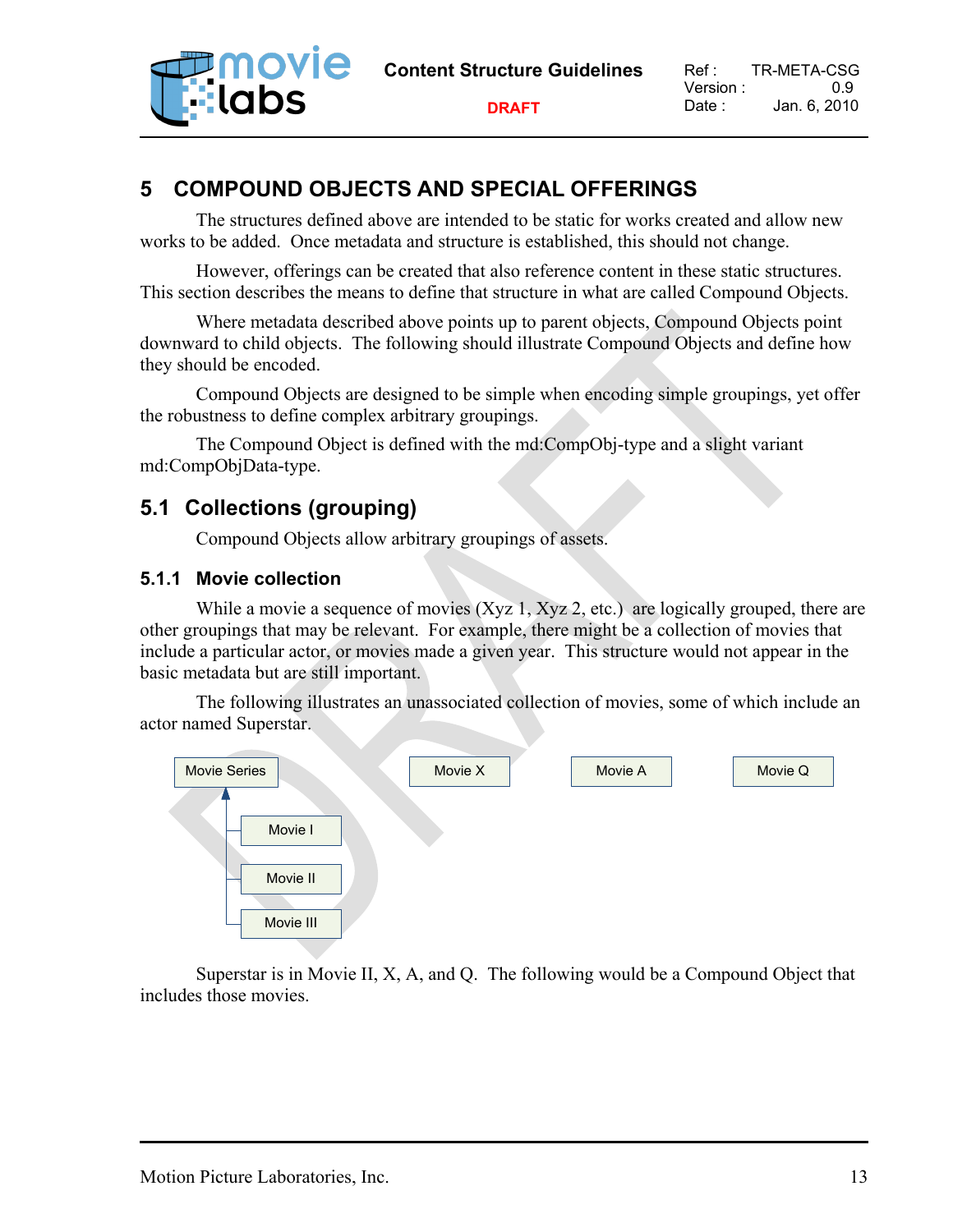

This diagram shows one new object ("Movie With Superstar") and other objects that have already been defined as part of the normal movie structure. Each existing box references the metadata via the CID. New boxes may include metadata. They use the BasicMetadata structure so it is fully internationalized and fields are compatible with user interfaces and other systems.

Although the boxes exist, the Compound Object introduces the links that point in the opposite direction of metadata described above. That is, rather than saying the movie is part of a series, it says "Movie With Superstar" is composed of these movies. This distinction is necessary given that there is only one "natural' ordering for metadata, but there are unlimited collections that need to be represented as Compound Objects.

## **5.2 Selections (subset)**

#### **5.2.1 Selected episodes**

Not infrequently, and offering is a collection of special episodes. In the example shown here is holiday episodes.



It starts with a conventional structure as described above:

The Compound Object will include selected episodes as shown in the following illustration.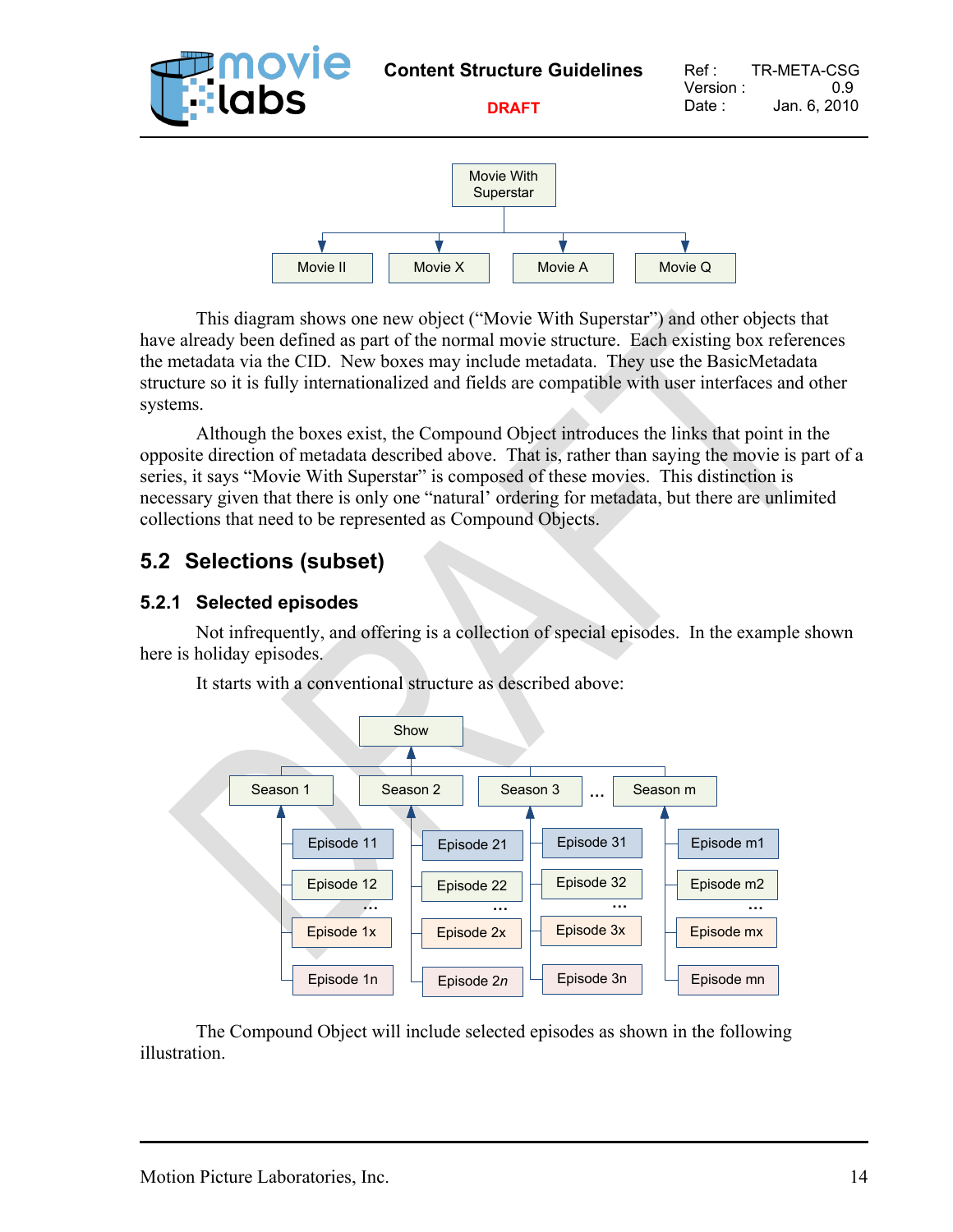

This diagram shows one new object ("Thanksgiving Specials") and other objects that have already been defined as part of the normal show/season/episode structure. Like the movie example above, each existing box references the metadata via the CID and new boxes may include metadata.

The reverse links, rather than saying an episode is part of a season, it says "Thanksgiving Specials" is composed of these episodes. This distinguishes between the natural position and order of episodes and a collection as expressed in a Compound Object.

The following illustrates a more complex example.